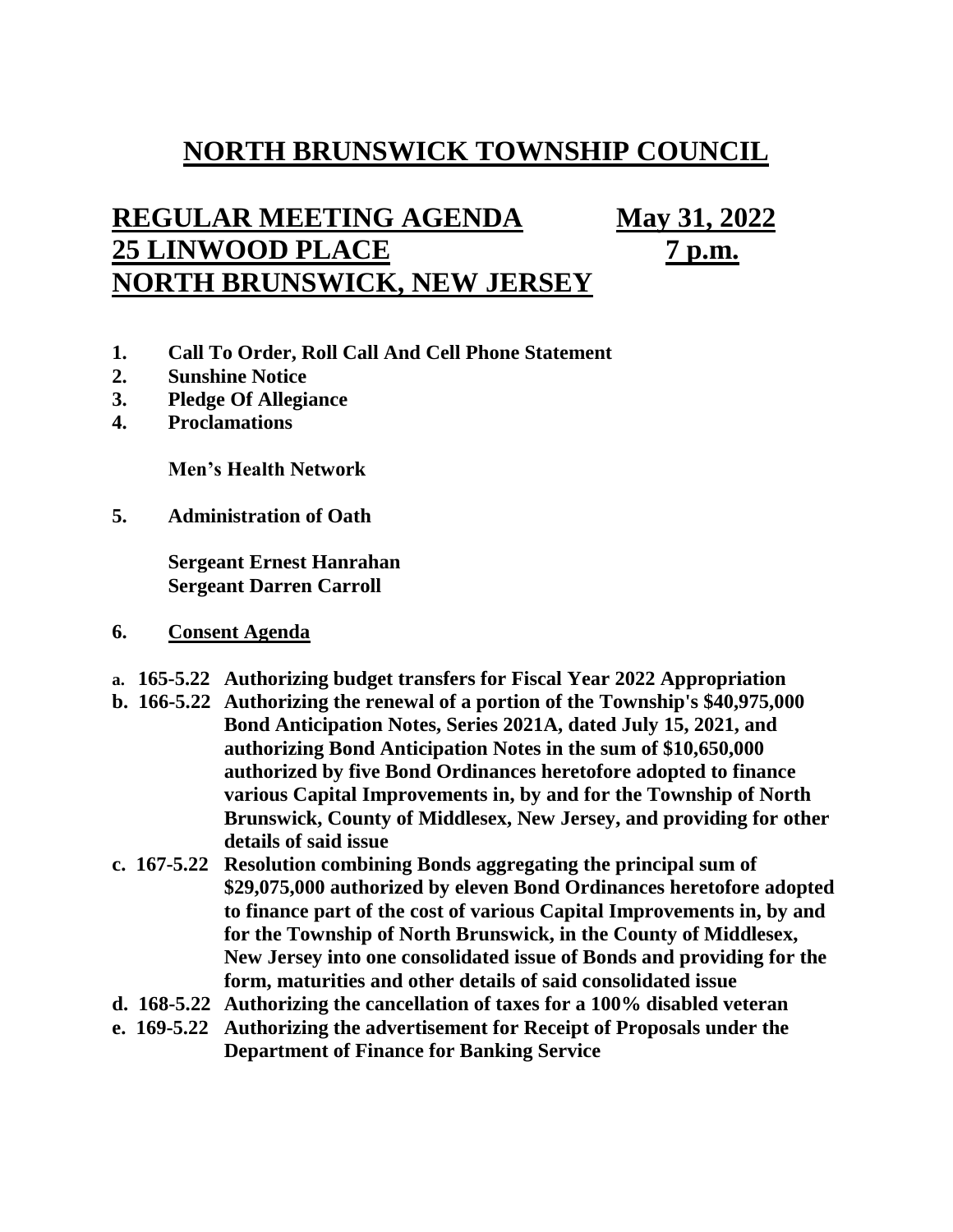- **f. 170-5.22 Authorizing and confirming the appointment of Mark A. Ventola and Andrew Heuer to the position of Class II Special Law Enforcement Officer**
- **g. 171-5.22 Authorizing and confirming the appointment of Class III Special Law Enforcement Officers**
- **h. 172-5.22 Authorizing the amendment to Contract BID20004 with Sanitation Equipment Corp. for replacement parts for Automated Refuse Truck Bodies under the Department of Public Works**
- **i. 173-5.22 Authorizing the Award of Contract BID22007 to for the Improvements of Tennis Courts**
- **j. 174-5.22 Authorizing an agreement with Police Sergeant David Incle and the Police Superior Officer's Association of the North Brunswick Department of Public Safety**
- **k. 175-5.22 Authorizing an agreement with Police Sergeant Michael Braun and the Police Superior Officer's Association of the North Brunswick Department of Public Safety**
- **l. 176-5.22 Authorizing the renewal of Liquor Licenses for 2022-2023 in the Township of North Brunswick**
- **m. 177-5.22 Authorizing Property Maintenance and a Lien on Property**
- **n. 178-5.22 Authorizing Property Maintenance and a Lien on Property**
- **o. 179-5.22 Bill List**

## **7**. **Approval Of Minutes**

- **a. Approval of Minutes / Regular Council Meeting / 05.02.22**
- **b. Approval of Minutes / Special Council Meeting / 05.09.22**
- **c. Approval of Minutes / Regular Council Meeting / 05.16.22**
- **8. Ordinances / Second Reading / Public Hearing**
- **a. #22-11 - An Ordinance by the Township of North Brunswick in Middlesex County, New Jersey amending Chapter 205-3, Cannabis Route 1 Corridor Overlay Zone and the Cannabis Jersey Avenue Overlay Zone, and amending Exhibit A "Map", Exhibit B "Map", and Exhibit "C" Schedule of Properties**
- **b. #22-12 - An Ordinance of the Township of North Brunswick in the County of Middlesex, New Jersey, to acquire by Negotiated Agreement, Real Property located within the Township of North Brunswick for Open Space and other Governmental purposes**
- **c. #22-13 – Bond Ordinance providing for Capital Improvements for and by the Township of North Brunswick, in the County of Middlesex, New Jersey, appropriating the aggregate amount of \$3,000,000 therefor and authorizing**